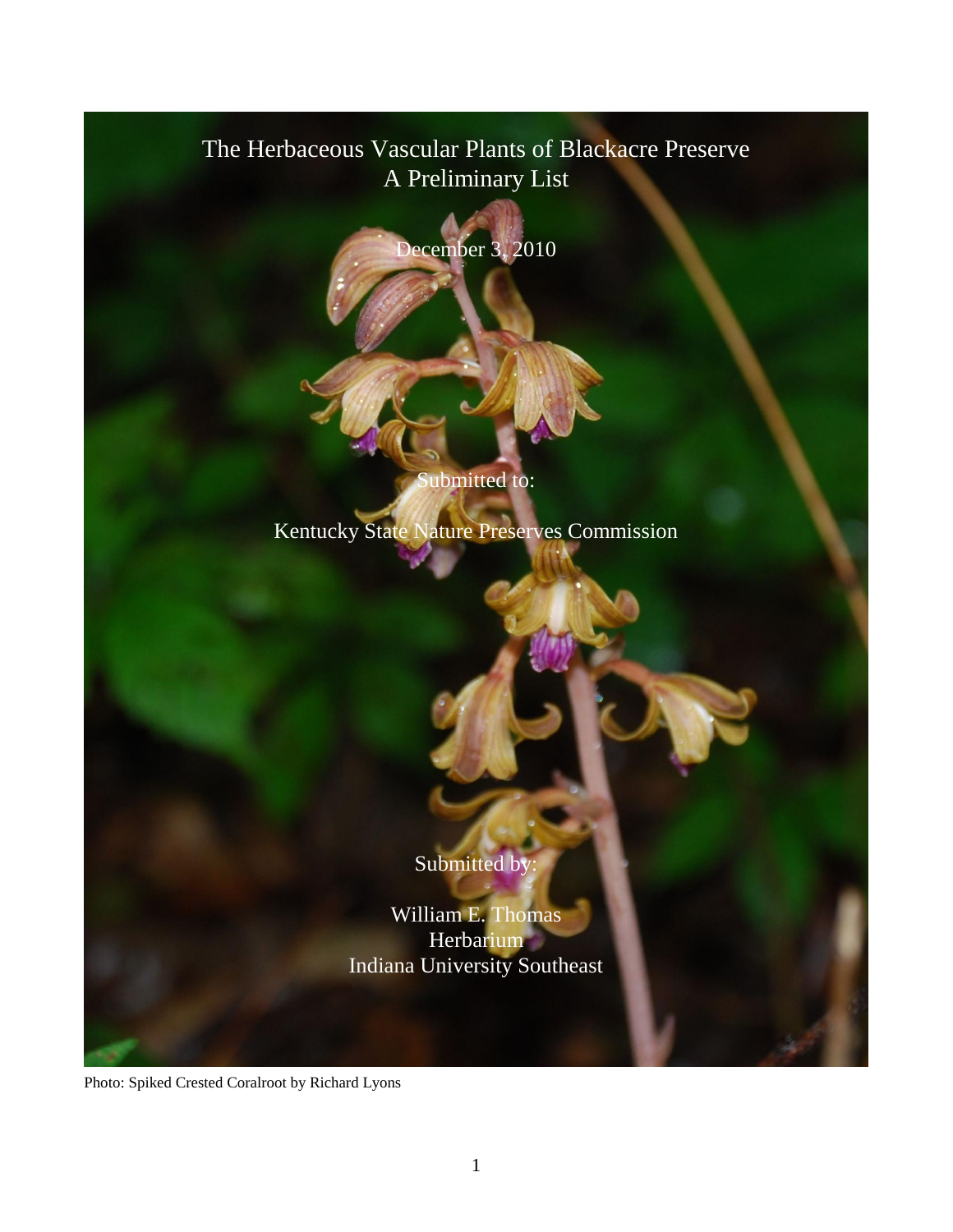#### **Scope**

The aim of this survey was to compile a rough list of herbaceous vascular plant species on the below described tract and was conducted from July 11, 2010 through the end of the growing season. In addition any extensive populations of invasive alien species were noted.

#### **Locale Description**

The Blackacre Preserve website states that the property consists of 170 acres in eastern Jefferson County Kentucky. It is the authors understanding that some additional acreage (size?) was appended to the southern border of the original 170 acre tract. The property is located at 3200 Tucker Station Rd. The tract is bordered on all sides by housing and urban areas; a railroad track runs along the north border. The terrain is of mostly gentle slopes with some wooded areas and open fields formerly used for pasture or crops. There are several ponds on the property; a limestone glade area constitutes the northeast corner of the tract. A small creek flows east to west across the tract north of the center. There are numerous foot trails, some designated and some rogue. An old section of Mann's Lick road runs northward about midway in the tract.

Map #1 from the Blackacre Preserve website provides a general layout of this tract. Map  $#2$  is a topographic map with a NAD83 UTM 16 grid superimposed and the foot trails plotted in various colors.

#### **Methods**

The survey was accomplished by conducting random forays into the area; the routes chosen to best accommodate species that were expected to be in flower. A total of 17 visits were made to the area by the author between July 11 and December 3, 2010. The author was accompanied by Mr. Richard Lyons, a volunteer Master Naturalist for the Indiana DNR on several visits.

Some collections of plants were made to provide a voucher and determine the species if in doubt. All plants collected reside in the Indiana University Southeast Herbarium (JEF) and carry the author's collection numbers. All plant collections associated with this survey are summarized in table 2. All locations of collected species and major invasive sites were recorded with a handheld GPS.

The open pastures and fields south of the creek [shown in map #1 as Pasture 1 to 3 and Front field] were paid little attention during the survey as they were apparently not in a native or ordinary fallow state but rather more likely planted with a seed mixture of some sort. Some of the plants observed in these areas are listed however. The survey focus was mainly on the glade area, woods and creek channel in the north half of the property.

This survey was conducted under KSNPC permit # BLAC 071610. Nomenclature herein follows the USDA Plants Database. All GPS data provided in this report refer to the NAD83 UTM16 datum and are in units of meters.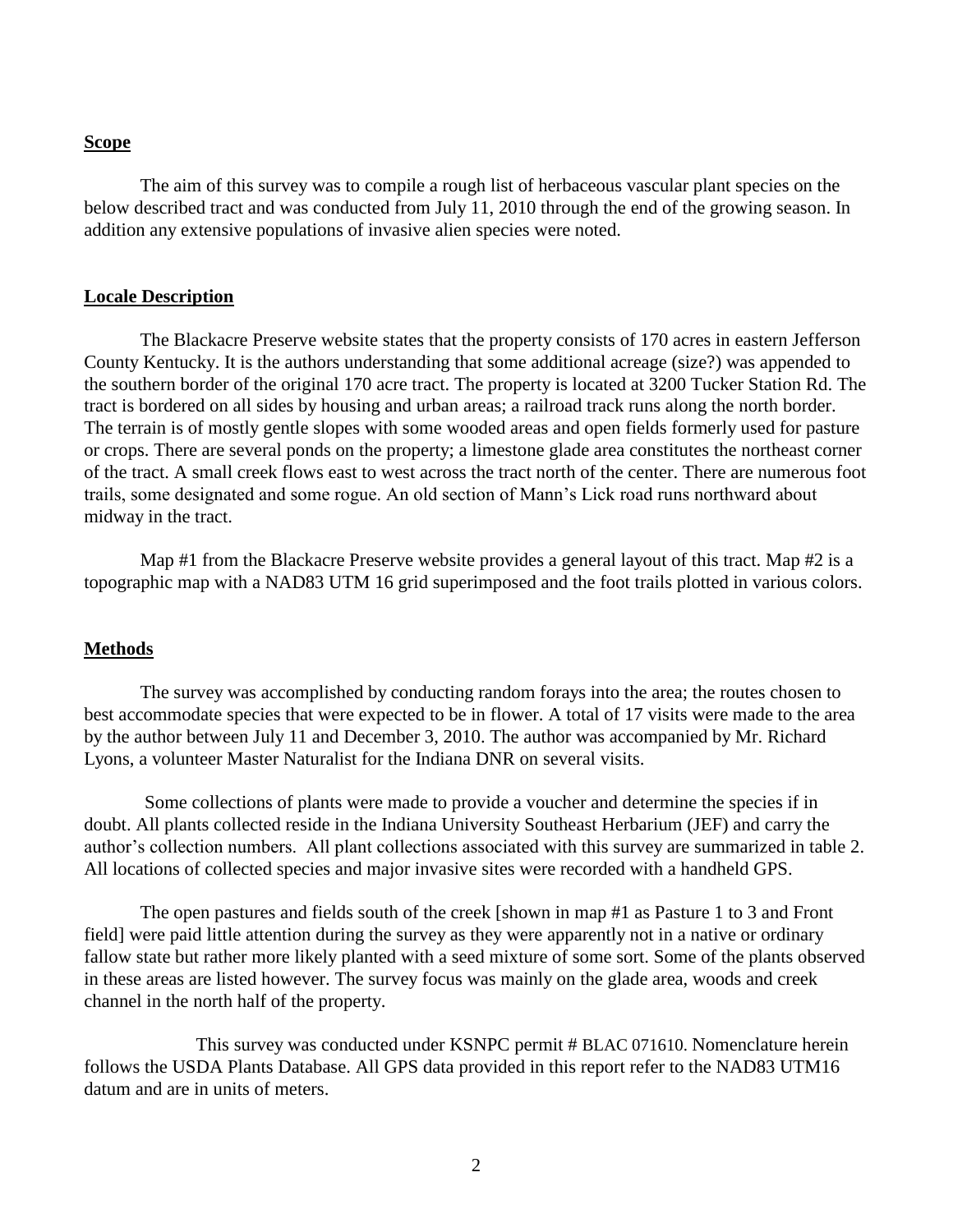### **Results**

No federally listed or state listed species were observed on the tract.

Due to the late start of this survey most of the spring and early summer species are absent from the data. Approximately 240 herbaceous species were observed and identified across the preserve generally. Table 1 provides a summary of these plants with notes on their habitat. Table 2 is a listing of all plants collected from the tract.

This year proved to be a bumper crop season for *Hexalectris spicata* (Spiked Crested Coralroot) in the Kentuckiana area. Twenty or more of these lovely orchids were found in several places across this tract, mainly in the woods near the glade and southeast of the 'waterfall' area.

The *Spiranthes cernua* (Nodding Lady's Tresses) listed in the section below was scattered across the glade area and found nowhere else on the tract. This particular type of *S. cernua* morphologically resembles the state threatened *S. magnicamporum* (Great Plains Lady's Tresses) in having no basal leaves and being quite odiferous. The two species are notoriously difficult to separate and so a collected specimen (WET 3727) was sent to Dr. Charles Sheviak of the New York State Museum, an expert on S. magnicamporum. Dr. Sheviak concluded that the plant was a 'prairie form' of S. cernua.

The *Eleocharis* listed in the section below was found in the north central edge of the glade area mainly with a small patch in the 'Sunset' field (Pasture 2) as well. The specimen (WET 3583) was mailed to Dr. Paul Rothrock of Taylor University for confirmation of species.

A late visit on December 3 by the author and Richard Lyons to search open rocky scrapes in the glade areas for *Leavenworthia sp.* winter rosettes was not fruitful, none were found. The species is found on similar habitat at other nearby glade areas.

The tract has several invasive species problems, details are given in the Invasive section below.

#### **Species of interest**

Although no Kentucky state listed species were found on the property many species that are locally rare, some in fact state listed in Indiana were observed. Most all of these plants were confined to the limestone glade areas and are generally considered glade indicative.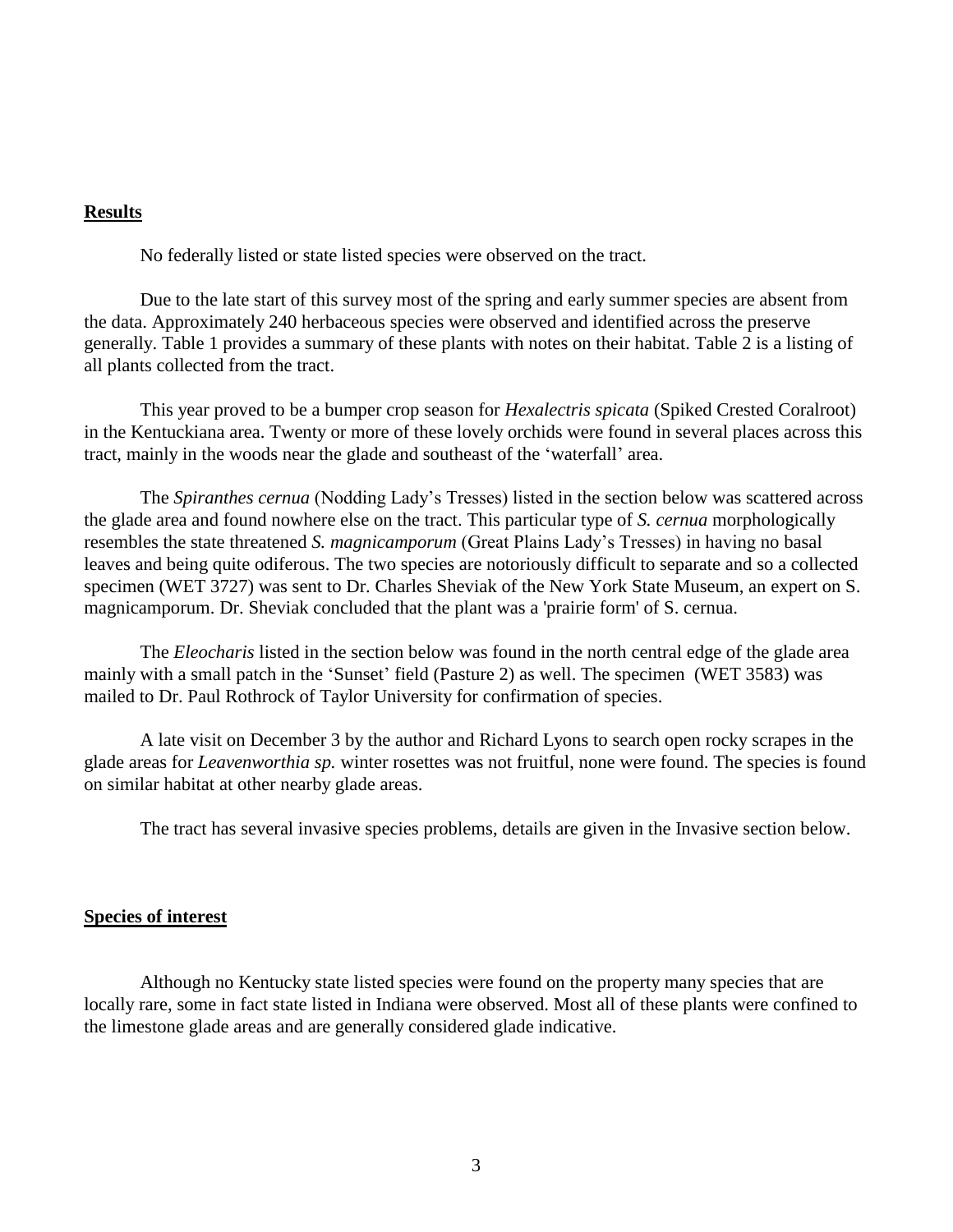The species of note on the tract were:

| Scientific Name                    | <b>Common Name</b>                            |
|------------------------------------|-----------------------------------------------|
| Hexalectris spicata                | <b>Spiked Crested Coralroot</b>               |
| Eleocharis bifida                  | Glades Spikerush (Unconfirmed identification) |
| Tragia cordata                     | Heartleaf noseburn                            |
| Galactia volubilis                 | Downy Milkpea                                 |
| Hypericum dolabriforme             | <b>Straggling St. Johnswort</b>               |
| Asclepias viridis                  | Green Antelopehorn                            |
| Asclepias viridiflora              | <b>Green Comet Milkweed</b>                   |
| Asclepias verticillata             | Whorled Milkweed                              |
| Manfreda virginica                 | <b>False Aloe</b>                             |
| Lobelia spicata                    | Palespike Lobelia                             |
| Thalictrum revolutum               | Waxyleaf Meadow-rue                           |
| Scutellaria parvula var. australis | Small Skullcap                                |
| Spiranthes cernua                  | Nodding Lady's Tresses                        |
| Sorghastrum nutans                 | <b>Indian Grass</b>                           |
| Schizachyrium scoparium            | <b>Little Bluestem Grass</b>                  |
| Andropogon gerardii                | <b>Big Bluestem Grass</b>                     |

#### **Invasive species**

The invasive species noted were:

*Elaeagnus umbellata* Thunb. [Autumn Olive] *Euonymus fortunei* (Turcz.) Hand. [Climbing Euonymus, Wintercreeper] *Lonicera japonica L.* [Japanese Honeysuckle] *Lonicera maackii* (Rupr.) Herder [Amur Honeysuckle] *Microstegium vimineum* (Trin.) A. Camus [Japanese Stiltgrass] *Rosa multiflora* Thunb. [Multiflora Rose] *Setaria pumila* (Poir.) Roemer & J.A. Schultes [Yellow Foxtail Grass]

Two major invasive problems were noted. First is the large number of Amur Honeysuckle (shrub) scattered across the tract, particularly heavy along the old Mann's Lick road. These shrubs are also abundant along the start of the Waterfall Trail as well as on the glade area in all the 'tree islands'. Second but not least is the rather extensive spread of Climbing Euonymus throughout most of the wooded areas of the tract, particularly heavy in the woods south of the main entry road along the 'Tyler's Trace' trail.

Japanese Stiltgrass was observed to be heavy in the west central area of the tract, particularly along and north of the creek. A particularly large patch was located at GPS 628055 mE 4228735 mN.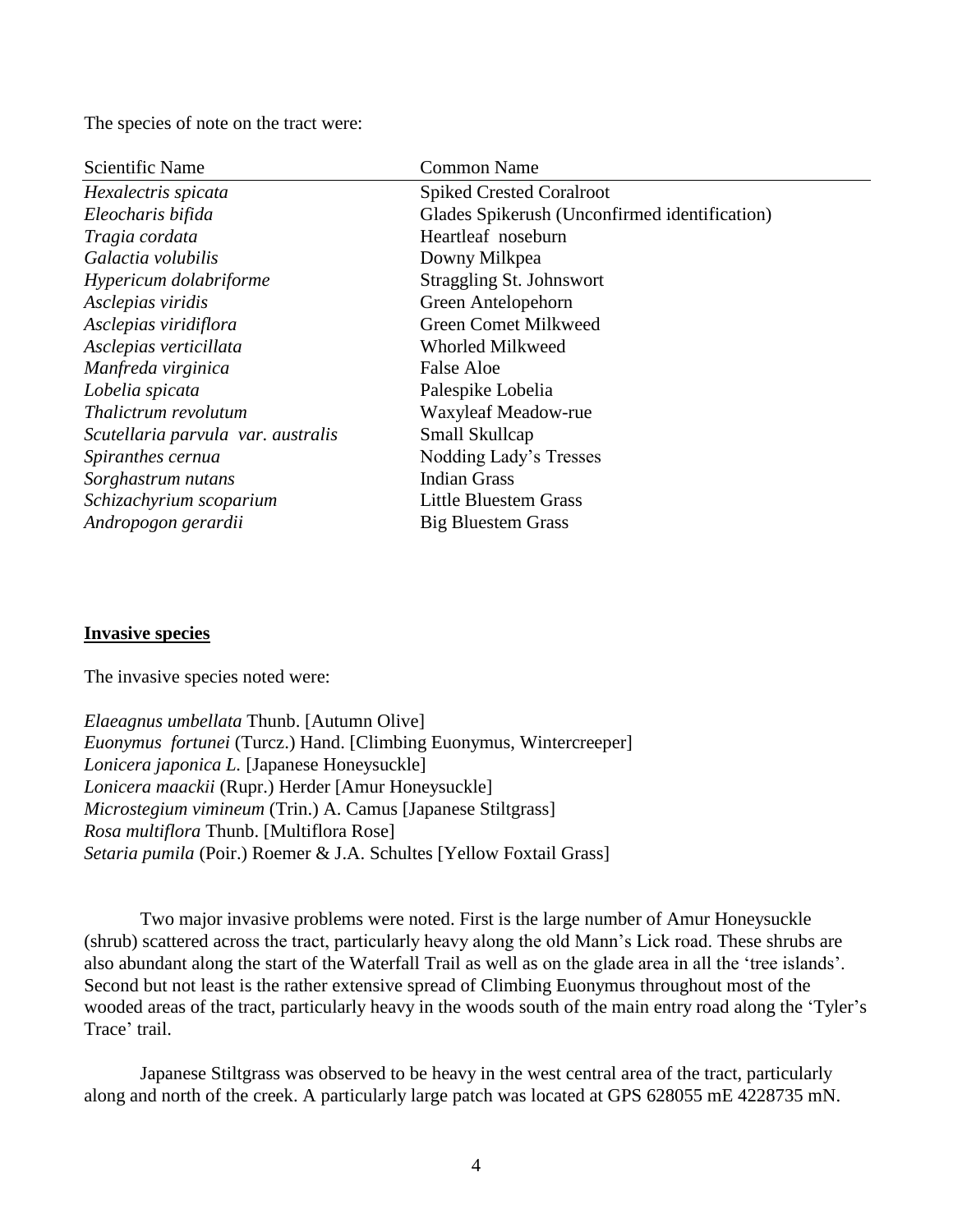Japanese honeysuckle was scattered across the tract but distributed about normally for this area.

A few Autumn Olive trees were scattered in the clearings, particularly numerous in the area south of the Dragonfly Pond.

Foxtail grasses were scattered across the tract with Yellow Foxtail becoming somewhat common on the glade area.

Multiflowered Rose was occasional across the wooded areas of the tract, not abundantly though.

#### **Acknowledgements**

The author would like to thank the Kentucky State Nature Preserves Commission for the opportunity to do this survey and for issuing a plant collection permit. I also wish to thank and commend my associates at Indiana University Southeast for their expertise and encouragement especially Richard Lyons and Susan Reigler for contributing their observations.

The author can be reached at: thomas77@ius.edu

## **References**

Blackacre Preserve web site URL: <http://www.jefferson.k12.ky.us/departments/environmentaled/undrstndblackacre/uboverview.html>

Gleason, H. A. & A. Cronquist. 1991 Manual of the Vascular Plants of Northeastern United States and Adjacent Canada. 2nd ed. New York Botanic Gardens. Bronx, NY.

Jones, Ronald L. 2005 Plant Life of Kentucky. University Press of Kentucky, Lexington KY.

Yatskievych, Kay. 2000. Field Guide to Indiana Wildflowers. Indiana University Press, Bloomington, IN.

USDA, NRCS. 2010. The PLANTS Database [\(http://plants.usda.gov,](http://plants.usda.gov/) 8 October 2010). National Plant Data Center, Baton Rouge, LA 70874-4490 USA.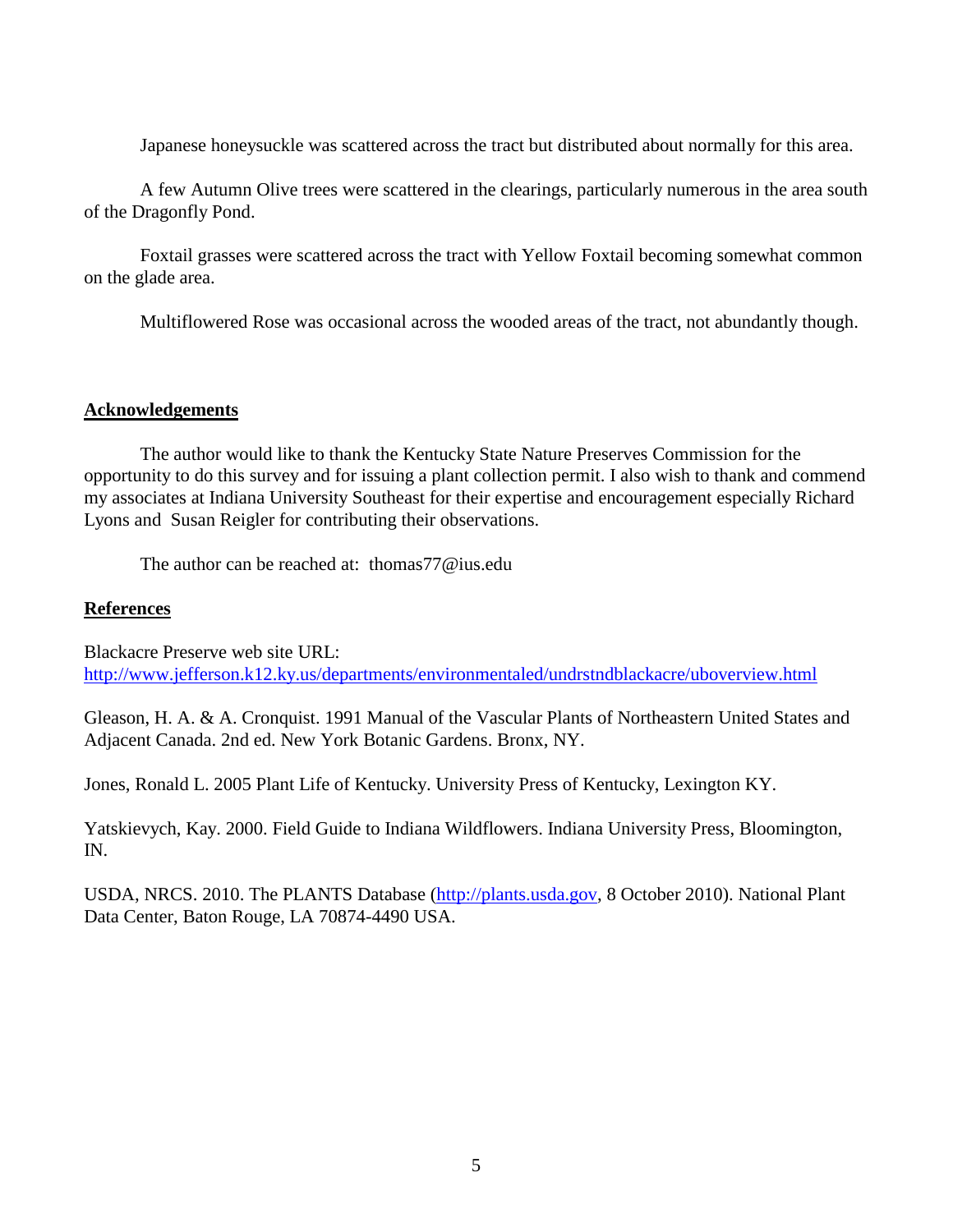|--|--|

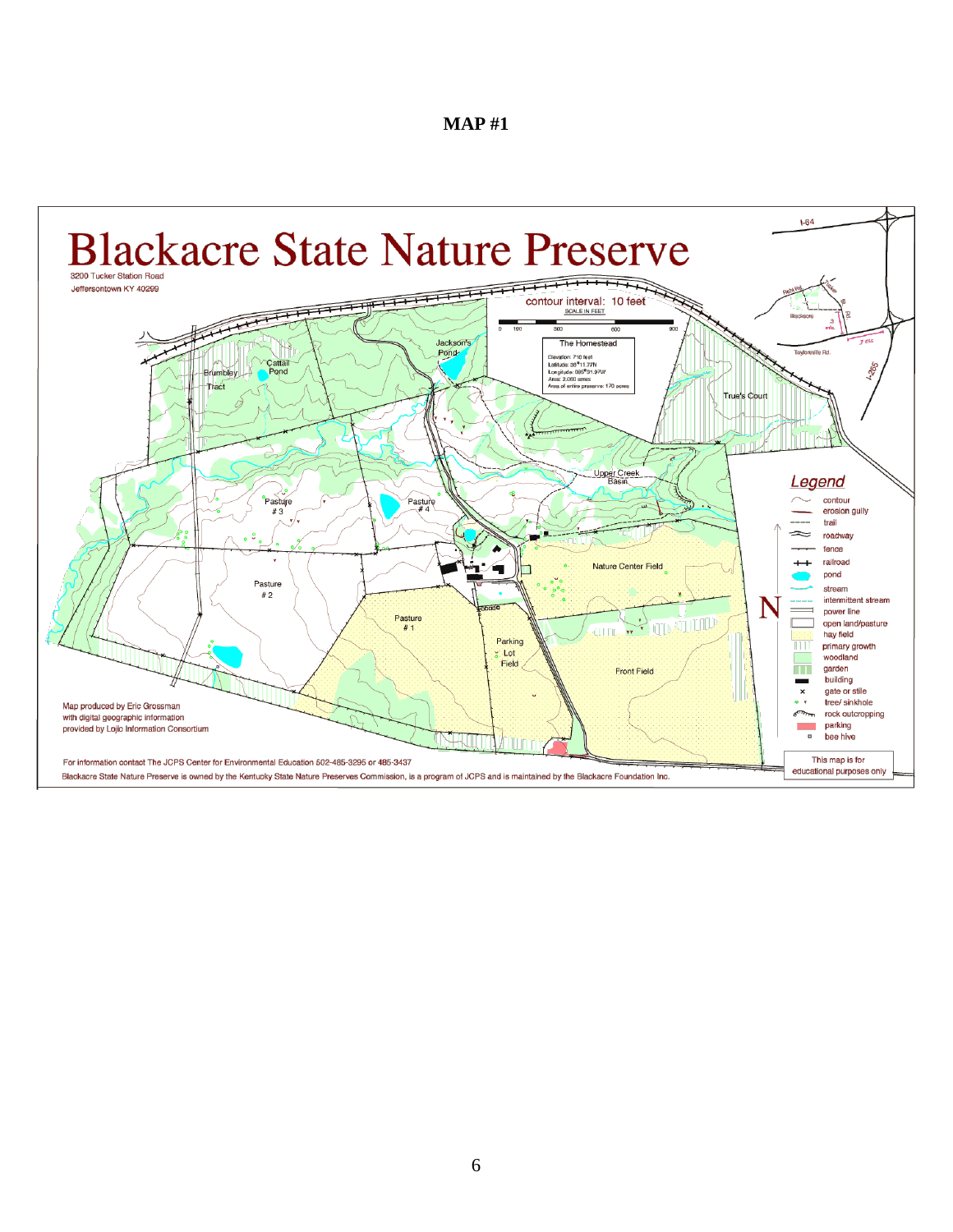**MAP #2**

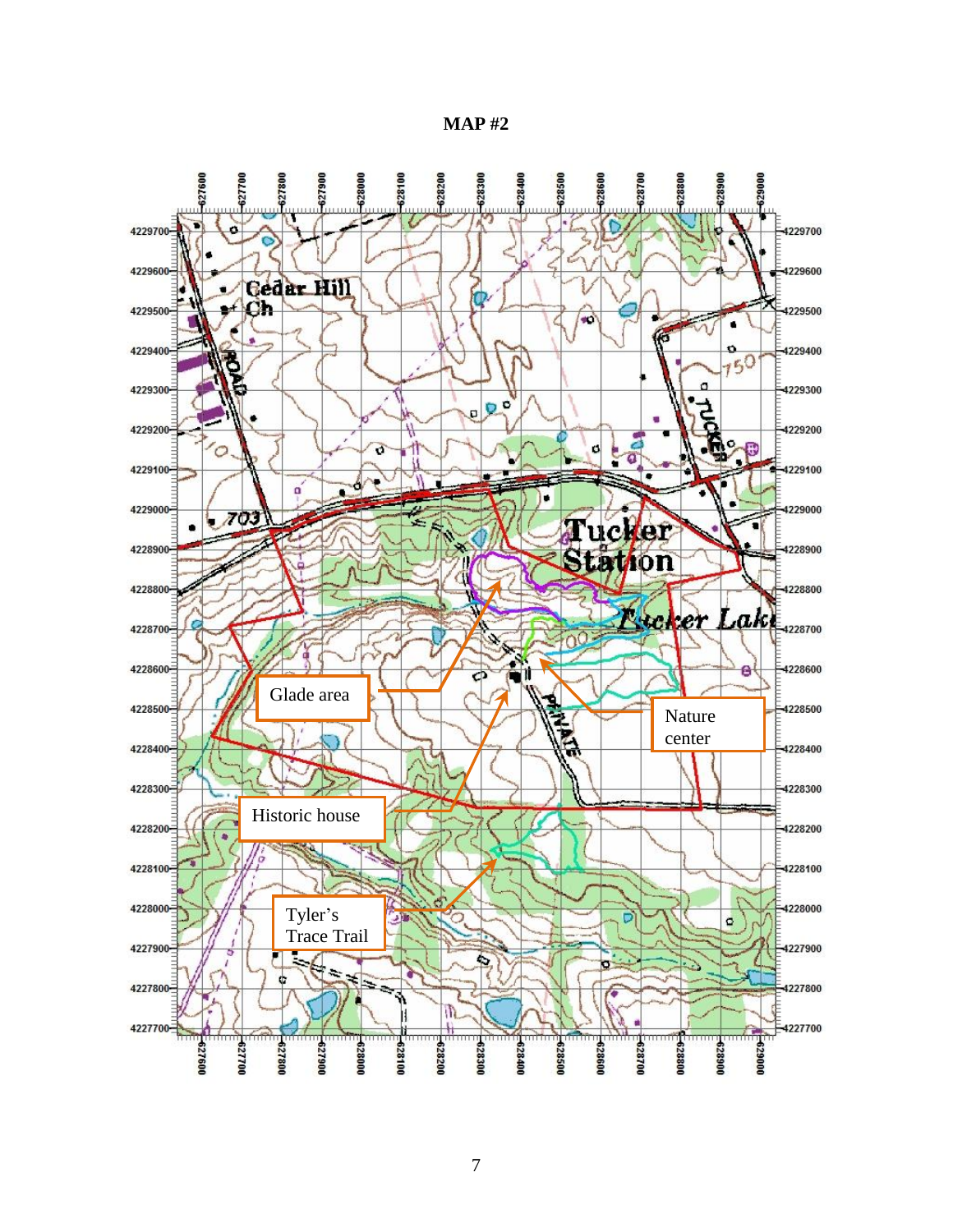# **Table 1**

# **List of Herbaceous Species Observed Blackacre Preserve**

Note: This data can be supplied in spreadsheet format if requested; this will allow sorting in any desired manner.

| <b>Family</b>       | <b>Species Name</b>                           | <b>Habitat/Notes</b>                |  |
|---------------------|-----------------------------------------------|-------------------------------------|--|
|                     |                                               |                                     |  |
| Euphorbiaceae       | Acalypha rhomboidea (Raf.) Cooperr.           | Woods, roadsides                    |  |
| Asteraceae          | Achillea millefolium L.                       | open fields                         |  |
| Rosaceae            | Agrimonia pubescens Wallr.                    | woods                               |  |
| Rosaceae            | Agrimonia spp.                                |                                     |  |
| Alismataceae        | Alisma subcordatum Raf.                       | Ocassional along creek              |  |
| Asteraceae          | Ambrosia artemisiifolia L.                    |                                     |  |
| Asteraceae          | Ambrosia trifida L.                           |                                     |  |
| Asclepiadaceae      | Ampelamus albidus (Nutt.) Britt.              |                                     |  |
| Fabaceae            | Amphicarpa bracteata (L.) Fern.               | woods                               |  |
| Poaceae             | Andropogon gerardii Vitm.                     | Glade area                          |  |
| Ranunculaceae       | Anemone virginiana L.                         |                                     |  |
| Apocynaceae         | Apocynum cannabinum L.                        | woods, clearings                    |  |
| <b>Brassicaceae</b> | Arabis canadensis L.                          |                                     |  |
| Asteraceae          | Arctium minus (Hill) Bernh.                   | roadside                            |  |
| Araceae             | Arisaema dracontium (L.) Schott               | woods                               |  |
| Araceae             | Arisaema triphyllum (L.) Schott               | woods                               |  |
| Aristolochiaceae    | Aristolochia serpentaria L.                   | woods                               |  |
| Asteraceae          | Artemisia annua L.                            |                                     |  |
| Asclepiadaceae      | Asclepias incarnata L.                        | glade area                          |  |
| Asclepiadaceae      | Asclepias syriaca L.                          | scattered woods, clearings          |  |
| Asclepiadaceae      | Asclepias tuberosa L.                         | scattered open areas                |  |
| Asclepiadaceae      | Asclepias verticillata L.                     | Glade area                          |  |
| Asclepiadaceae      | Asclepias viridiflora Raf.                    | Glade area                          |  |
| Asclepiadaceae      | Asclepias viridis Walt.                       | NE corner Dragonfly, disturbed area |  |
| Liliaceae           | Asparagus officinalis L.                      | few on glade                        |  |
| Aspleniaceae        | Asplenium platyneuron (L.) Oakes ex D.C.Eaton | woods, unusually scarce             |  |
| Asteraceae          | Aster spp.                                    | Several spp. Small whites           |  |
| Berberidaceae       | Berberis thunbergii DC                        | glade, few at N tip                 |  |
| Asteraceae          | Bidens bipinnata L.                           |                                     |  |
| Asteraceae          | Bidens cernua L.                              |                                     |  |
| Asteraceae          | Bidens frondosa L.                            |                                     |  |
| Lamiaceae           | Blephilia ciliata (L.) Benth.                 | Glade area                          |  |
| Ophioglossaceae     | Botrychium virginianum (L.) Sw.               |                                     |  |
| Asteraceae          | Brickellia eupatorioides (L.) Shinners        | glade areas                         |  |
| Convolvulaceae      | Calystegia sepium (L.) R. Br.                 |                                     |  |
| Liliaceae           | Camassia scilloides (Raf.) Cory               | north woods                         |  |
| Campanulaceae       | Campanula americana L.                        | woods                               |  |
| Bignoniaceae        | Campsis radicans L.                           | woods                               |  |
| Asteraceae          | Carduus nutans L.                             | ocassional weedy thistle            |  |
| Cyperaceae          | Carex frankii Kunth.                          |                                     |  |
| Cyperaceae          | Carex hirsutella Mackensie                    | creekside on glade                  |  |
|                     |                                               |                                     |  |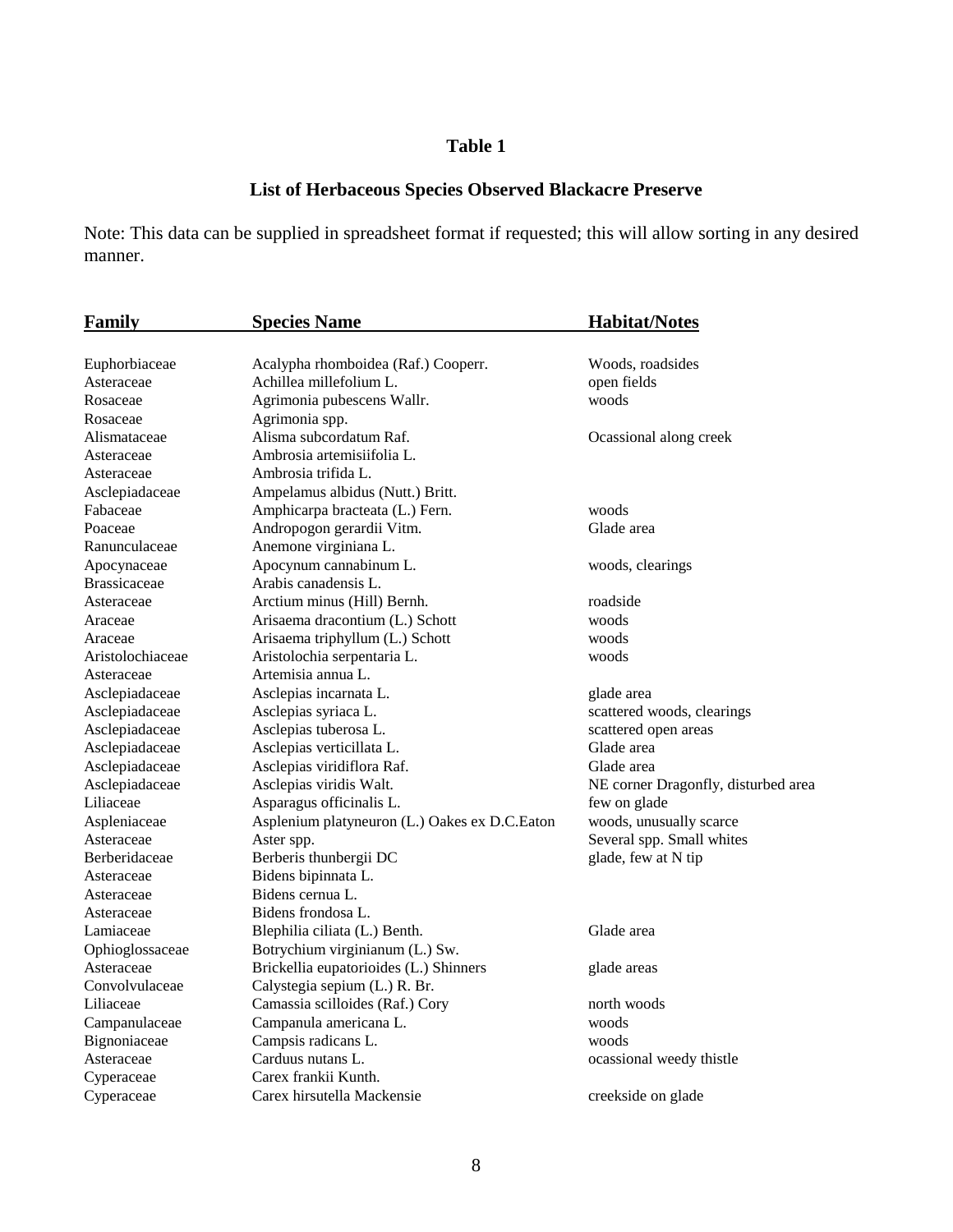Cyperaceae Carex spp. Caesalpiniaceae Cassia fasciculata Michx. Glade area Euphorbiaceae Chamaesyce nutans (Lag.) Small glade, open areas Chenopodiaceae Chenopodium album L. Chenopodiaceae Chenopodium ambrosioides L. Asteraceae Chrysanthemum leucanthemum L. Asteraceae Cichorium intybus L. Onagraceae Circaea lutetiana (L.) Aschers. & Magnus Asteraceae Cirsium arvense (L.) Scop. Asteraceae Cirsium discolor (Muhl. ex Willd.) Spreng. Commelinaceae Commelina communis L. weedy roadsides Commelinaceae Commelina diffusa Burm. f. near vegetable garden Convolvulaceae Convolvulus arvensis L. Asteraceae Conyza canadensis (L.) Cronquist Asteraceae Coreopsis lanceolata L. Euphorbiaceae Croton monanthogynus Michx. glades Apiaceae Cryptotaenia canadensis (L.) DC. woods Lythraceae Cuphea petiolata L. glades Asclepiadaceae Cynanchum laeve (Michx.) Pers. Woods, clearing,weedy vine Boraginaceae Cynoglossum virginianum L. Cyperaceae Cyperus echinatus (L.) Wood Cyperaceae Cyperus strigosus L. Poaceae Dactylis glomerata L. Apiaceae **Daucus carota L.** Common everywhere Mimosaceae Desmanthus illinoensis (Michx.) MacMill. ex B.L. Rob. Fabaceae Desmodium pauciflorum (Nutt.) DC. Woods, west central Fabaceae Desmodium spp. Caryophyllaceae Dianthus armeria L. scattered in open areas, glade Poaceae Digitaria sp. Weedy grass Dioscoreaceae Dioscorea quaternata (Walt.) J.F. Gmel. woods Dipsacaceae Dipsacus sylvestris Huds. Rosaceae Duchesnea indica Andr. Grassy areas Asteraceae Eclipta alba (L.) Hassk. Elaeagnaceae Elaeagnus umbellata Thunb. Cyperaceae Eleocharis bifida S.G. Smith (E. compressa?) Glade area N end and sunset field Asteraceae Elephantopus carolinianus Willd. Woods, common Poaceae Eleusine indica (L.) Gaertin Poaceae Elymus hystrix L. woods and roadways Poaceae Elymus villosus Muhl. woods Poaceae Elymus virginicus L. Asteraceae Erigeron annuus (L.) Pers. Asteraceae Erigeron strigosus Muhl. ex Willd. Celastraceae Euonymus fortunei (Turcz.) Hand. Invasive, woods Asteraceae Eupatorium altissimum L. glade Asteraceae Eupatorium coelestinum L. Clearings, woods, glade Asteraceae Eupatorium perfoliatum L. along creek on glade Asteraceae Eupatorium purpureum L. woods Asteraceae Eupatorium rugosum Houtt. Woods, clearings Euphorbiaceae Euphorbia corollata L. Glade areas Euphorbiaceae Euphorbia dentata Michx. Glade areas Asteraceae Euthamia graminifolia (L.) Nutt. ex Cass. Glade areas Moraceae Fatoua villosa (Thunb.) Nakai Around nature center and garden area Fabaceae Galactia volubilis (L.) Britton Glade area, small vine Asteraceae Galinsoga quadriradiata Cav. roadside capacas contract of the Galinsoga quadriradiata Cav. Rubiaceae Galium pilosum Aiton Galium Aiton Glade areas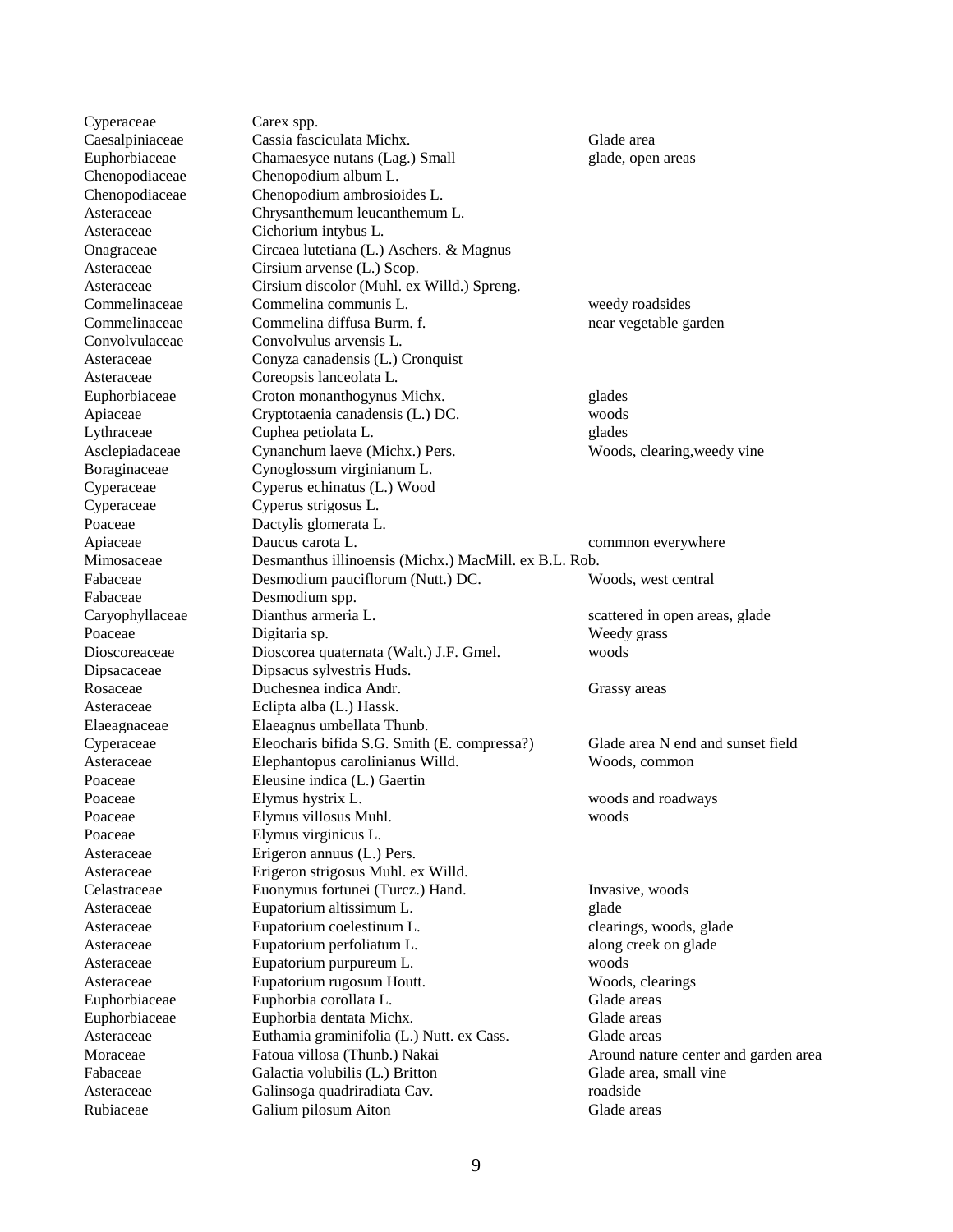Juncaceae Juncus biflorus Ell. Asteraceae Lactuca serriola L.

Rubiaceae Galium spp. Several sp. In woods Rosaceae Geum canadense Jacq. woods Lamiaceae Glechoma hederacea L. weedy clearings, roadside Boraginaceae Hackelia virginiana L. woods, weedy Lamiaceae Hedeoma pulegioides (L.) Pers. woods Asteraceae Helenium autumnale L. heavy along creek W of main road Asteraceae Helianthus divaricatus L. woods and roadside Asteraceae Heliopsis helianthoides (L.) Sweet Orchidaceae Hexalectris spicata (Walter) Barnhart Woods ajacent to glades Clusiaceae Hypericum dolabriforme Vent. Abundant on glade and some clearings Clusiaceae Hypericum hypericoides (L.) Crantz woods, clearings Clusiaceae Hypericum mutilum L. Moist pond margins Clusiaceae Hypericum punctatum Lam. Woods, clearings Balsaminaceae Impatiens capensis Meerb. Common moist areas, creekside Convolvulaceae Ipomoea hederacea (L.) Jacq. roadside Convolvulaceae Ipomoea pandurata (L.) G. Mey. Glade area north end Lamiaceae Isanthus brachiatus (L.) BSP Glade areas Juncaceae Juncus marginatus Rostk. Creek within glade Juncaceae Juncus tenuis Willd. Fabaceae Kummerowia stipulacea (Maxim.) Makino trails and open areas, fields Fabaceae Kummerowia striata (Thunb.) Schindl. trails and open areas, fields Asteraceae Lactuca canadensis L. Poaceae Leersia oryzoides (L.) Sw. along creek Poaceae Leersia virginica Willd. Woods and creekside Brassicaceae Lepidium virginicum L. Fabaceae Lespedeza cuneata (Dum. Cours.) G. Don open field far NE corner Fabaceae Lespedeza procumbens Michx. Edge of glade Fabaceae Lespedeza repens (L.) W.P.C. Barton edge of glade Scrophulariaceae Leucospora multifida (Michx.) Nutt. Glade area Boraginaceae Lithospermum canescens (Michx.) Lehm. Glade area Campanulaceae Lobelia inflata L. woods mainly Campanulaceae Lobelia siphilitica L. can be cassional woods and creekside Campanulaceae Lobelia spicata Lam. Glade areas Caprifoliaceae Lonicera japonica L. invasive, woods open areas Caprifoliaceae Lonicera maackii (Rupr.) Herder invasive about everywhere Onagraceae Ludwigia palustris (L.) Elliot along creek on glade Onagraceae Ludwigia peploides (Kunth) P.H. Raven sunset pond Primulaceae Lysimachia nummularia L. moist areas along trail, creekside Lythraceae Lythrum alatum Pursh glade area N end Agavaceae Manfreda virginica (L.) Salisb. ex Rose glade area Asclepiadaceae Matelea gonocarpos (Walt.) Shinners Woods, found in flower Fabaceae Medicago lupulina L. roadway Fabaceae Melilotus alba Desr. Weedy roadside etc. Fabaceae Melilotus officinalis (L.) Desr. Weedy roadside etc. Menispermaceae Menispermum canadense L. Poaceae Microstegium vimineum (Trin.) A. Camus scattered roads, woods Scrophulariaceae Mimulus alatus Aiton Lamiaceae Monarda fistulosa L. open areas, some woods Poaceae Muhlenbergia sobolifera (Muhl.) Trin. Woods near glade Poaceae Muhlenbergia tenuiflora (Willd.)B.S.P. waterfall area

Asteraceae Helianthus hirsutus Raf. North tip of glade and into nearby woods Linaceae Linum sp. Comments are commented far NE corner, only flax found?? Asclepiadaceae Matelea sp. On glade, never flowerd, likely M. obliqua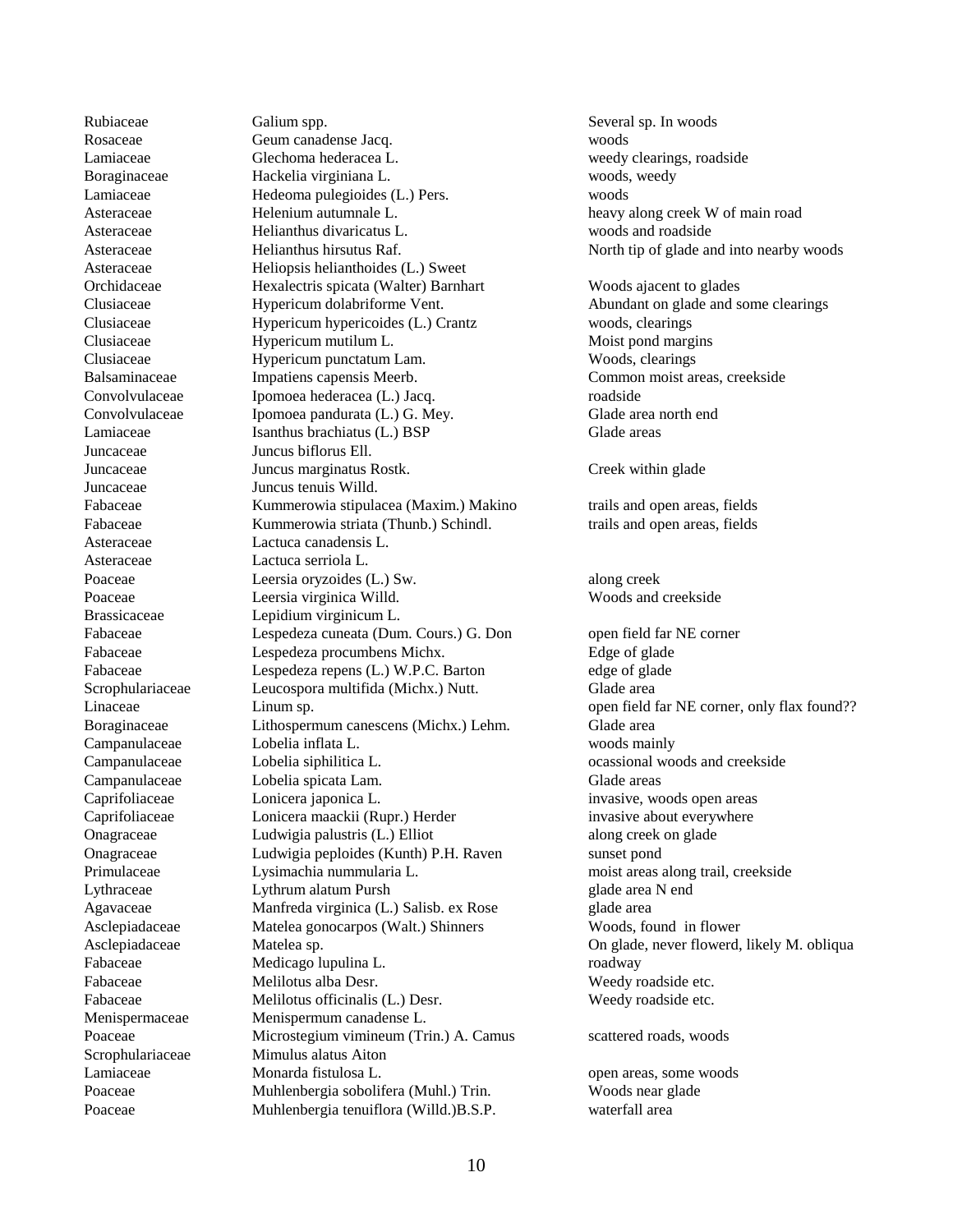| Najadaceae          | Najas flexilis (Willd.) Rostk. & Schmidt                                | Jackson pond                           |
|---------------------|-------------------------------------------------------------------------|----------------------------------------|
| <b>Brassicaceae</b> | Nasturtium officinale R. Br.                                            | Creek                                  |
| Oxalidaceae         | Oxalis stricta L.                                                       |                                        |
| Poaceae             | Panicum anceps Michx.                                                   |                                        |
| Poaceae             | Panicum flexile (Gatt.) Scribn.                                         |                                        |
| Poaceae             | Panicum virgatum L.                                                     |                                        |
| Vitaceae            | Parthenocissus quinquefolia (L.) Planchon                               | woods                                  |
| Poaceae             | Paspalum sp.                                                            |                                        |
| Passifloraceae      | Passiflora lutea L.                                                     | Woods, some on glade                   |
| Scrophulariaceae    | Penstemon sp.                                                           |                                        |
| Saxifragaceae       | Penthorum sedoides L.                                                   |                                        |
| Poaceae             | Phleum pratense L.                                                      | open fields                            |
| Viscaceae           | Phoradendron leucarpum (Raf.) Reveal & M.C. Johnst. Treetops, scattered |                                        |
| Phrymaceae          | Phryma leptostachya L.                                                  |                                        |
| Verbenaceae         | Phyla lanceolata (Michx.) Greene                                        |                                        |
| Solanaceae          | Physalis sp.                                                            |                                        |
| Phytolaccaceae      | Phytolacca americana L.                                                 | clearings, roadsides                   |
| Urticaceae          | Pilea pumila (L.) A. Gray                                               |                                        |
| Plantaginaceae      | Plantago lanceolata L.                                                  |                                        |
| Plantaginaceae      | Plantago rugelii Decne.                                                 |                                        |
| Berberidaceae       | Podophyllum peltatum L.                                                 |                                        |
| Polygalaceae        | Polygala senega L.                                                      | abundant north end main road and woods |
| Polygalaceae        | Polygala verticillata L.                                                | few on glade                           |
| Liliaceae           | Polygonatum biflorum (Walt.) Elliott                                    | woods                                  |
| Polygonaceae        | Polygonum cespitosum Blume                                              | weedy all over                         |
| Polygonaceae        | Polygonum persicaria L.                                                 | sunset pond area                       |
| Polygonaceae        | Polygonum punctatum Ell.                                                | Sunset pond area                       |
| Polygonaceae        | Polygonum virginianum L.                                                | woods                                  |
| Asteraceae          | Polymnia uvedalia (L.) L.                                               | woods along creek west central         |
| Aspleniaceae        | Polystichum acrostichoides (Michx.) Schott                              | woods, unusually scarce                |
| Portulacaceae       | Portulaca oleracea L.                                                   | scrape area E of homestead             |
| Lamiaceae           | Prunella vulgaris L.                                                    |                                        |
| Lamiaceae           | Pycnanthemum pycnanthemoides (Leavenn.) Fernald north woods             |                                        |
| Lamiaceae           | Pycnanthemum tenuifolium Schrad.                                        | Glade and woods                        |
| Asteraceae          | Ratibida pinnata (Vent.) Barnh.                                         |                                        |
| Rosaceae            | Rosa multiflora Thumb.                                                  | Woods, invasive                        |
| Rosaceae            | Rubus occidentalis L.                                                   |                                        |
| Asteraceae          | Rudbeckia fulgida Aiton                                                 |                                        |
| Asteraceae          | Rudbeckia hirta L.                                                      |                                        |
| Asteraceae          | Rudbeckia triloba L.                                                    | woods, and north end road              |
| Acanthaceae         | Ruellia caroliniensis (J.F.Gmel.) Steud.                                | Woods                                  |
| Acanthaceae         | Ruellia humilis Nutt.                                                   | Glade area, some open areas            |
| Acanthaceae         | Ruellia strepens L. f. cleistantha (Gray) McCoy                         | Woods along creek                      |
| Polygonaceae        | Rumex crispus L.                                                        |                                        |
| Polygonaceae        | Rumex obtusifolius L.                                                   |                                        |
| Gentianaceae        | Sabatia angularis (L.) Pursh                                            | Glade area                             |
| Lamiaceae           | Salvia lyrata L.                                                        | woods, open areas                      |
| Primulaceae         | Samolus parviflorus Raf.                                                | Damp area on trails                    |
| Apiaceae            | Sanicula odorata (Raf.) Pryer & Philippe                                |                                        |
| Poaceae             | Schizachyrium scoparium (Michx.) Nash                                   | glade area                             |
| Cyperaceae          | Scirpus georgianus Harper                                               |                                        |
| Cyperaceae          | Scirpus pendulus Muhl.                                                  |                                        |
| Scrophulariaceae    | Scrophularia marilandica L.                                             | woods along creek, west central        |
| Lamiaceae           | Scutellaria parvula Michx var. australis Fasset                         | Glade area                             |
| Lamiaceae           | Scutellaria incana Biehler                                              | woods                                  |
|                     |                                                                         |                                        |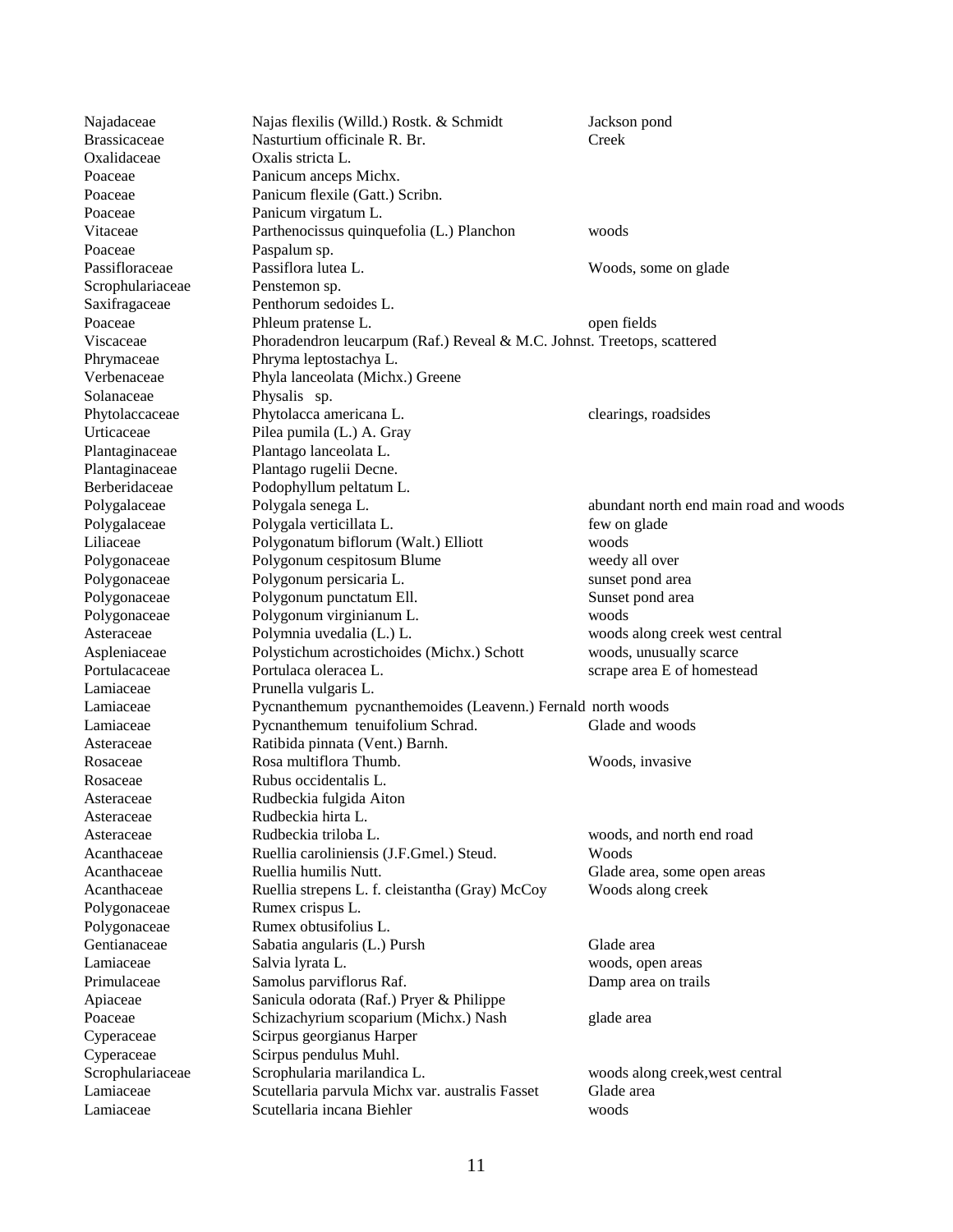| Caesalpiniaceae  | Senna marilandica (L.) Link                                                                      | glade area                    |
|------------------|--------------------------------------------------------------------------------------------------|-------------------------------|
| Poaceae          | Setaria pumila (Poir.)Roem.&Schult.                                                              |                               |
| Poaceae          | Setaria viridis Beauv.                                                                           |                               |
| Malvaceae        | Sida spinosa L.                                                                                  |                               |
| Asteraceae       | Silphium perfoliatum L.                                                                          | along creek, some in woods    |
| Asteraceae       | Silphium trifoliatum L.                                                                          | Glade areas                   |
| Liliaceae        | Smilacina racemosa L.                                                                            |                               |
| Liliaceae        | Smilax bona-nox L.                                                                               |                               |
| Solanaceae       | Solanum carolinense L.                                                                           | weedy, clearings, woods       |
| Solanaceae       | Solanum ptycanthum Dunal ex A. DC.                                                               |                               |
| Asteraceae       | Solidago spp.                                                                                    |                               |
| Poaceae          | Sorghastrum nutans (L.) Nash.                                                                    | Glade area                    |
| Poaceae          | Sorghum halepense L.                                                                             | weedy grass, fields, roadside |
| Orchidaceae      | Spiranthes lacera (Raf.) Raf. var. gracilis (Bigelow) Luer Glade and clearings by dragonfly pond |                               |
| Orchidaceae      | Spiranthes cernua (L.) Rich.                                                                     | Glade area                    |
| Poaceae          | Sporobolus vaginiflorus Torr.                                                                    | Glade area                    |
| Fabaceae         | Strophostyles umbellata (Muhl. ex Willd.) Britton                                                | Glade areas                   |
| Asteraceae       | Symphyotrichum shortii (Lindl.) G.L. Nesom                                                       | Woods aster                   |
| Asteraceae       | Taraxacum officinale Weber.                                                                      |                               |
| Lamiaceae        | Teucrium canadense L.                                                                            |                               |
| Ranunculaceae    | Thalictrum dioicum L.                                                                            | Rocky woods                   |
| Ranunculaceae    | Thalictrum revolutum DC.                                                                         | Glade areas                   |
| Anacardiaceae    | Toxicodendron radicans (L.) Kuntze                                                               |                               |
| Euphorbiaceae    | Tragia cordata Michx.                                                                            | Glade areas                   |
| Asteraceae       | Tragopogon sp.                                                                                   | Too late to determine species |
| Poaceae          | Tridens flavus (L.) A.S. Hitchc.                                                                 |                               |
| Fabaceae         | Trifolium pratense L.                                                                            |                               |
| Fabaceae         | Trifolium repens L.                                                                              |                               |
| Typhaceae        | Typha latifolia L.                                                                               | Pond areas                    |
| Scrophulariaceae | Verbascum blattaria L.                                                                           |                               |
| Scrophulariaceae | Verbascum thapsus L.                                                                             |                               |
| Verbenaceae      | Verbena simplex Lehm.                                                                            | Open areas, glade             |
| Verbenaceae      | Verbena urticifolia L.                                                                           |                               |
| Asteraceae       | Verbesina alternifolia (L.) Britt ex Kearney                                                     |                               |
| Asteraceae       | Verbesina virginica L.                                                                           |                               |
| Asteraceae       | Vernonia gigantea (Walter) Trel. subsp. gigantea                                                 |                               |
| Asteraceae       | Xanthium strumarium L.                                                                           |                               |
|                  |                                                                                                  |                               |